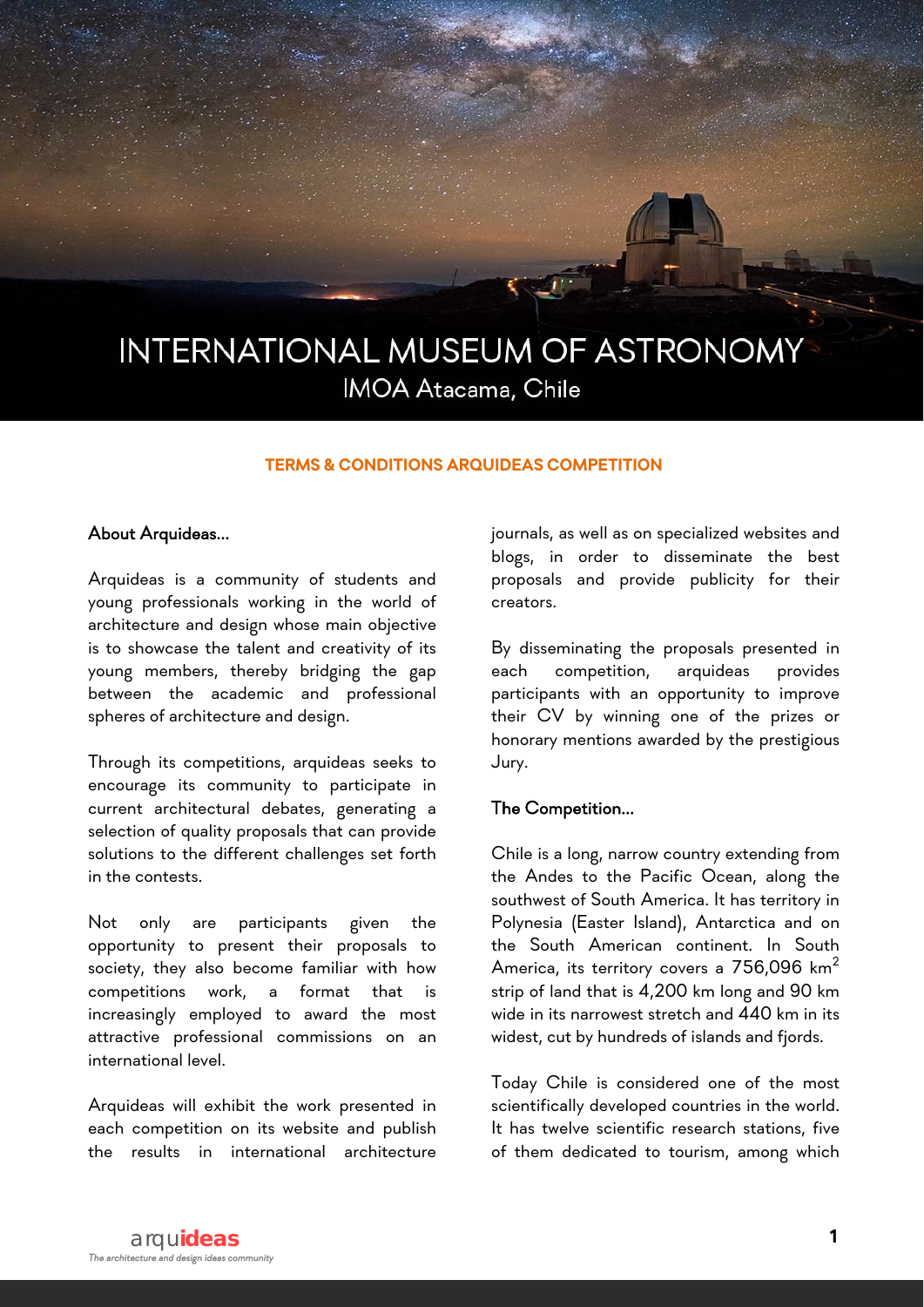the Paniri Caur – Chiu Chiu Observatory and the Pangue Observatory stand out, and seven dedicated purely to science, among which the La Silla Observatory, the Paranal Observatory and the APEX Observatory are at the forefront.



ALMA, ESO

This fact has led to the emergence of Astronomical Tourism in Chile, a new kind of tourism that attracts people of any age, sex or religion.

Astronomical Tourism in Chile is possible year round, thanks to the country's geography, the world-renowned quality of its sky and its mild climate, which allows for this kind of activity during virtually the entire year. The majestic Elqui Valley, found in Coquimbo, Chile's fourth region, is known for its clean and clear sky. This makes it an attractive destination for observatories or simply for those who wish to take part in activities related to Astronomical Tourism. It is also believed that this area has an "energy" that imbues it with mystical and curative powers.

In addition to Coquimbo, further north in Antofagasta, Chile's second region, Astronomical Tourism has developed in a town called San Pedro de Atacama located in the middle of the Atacama Desert, an area of great interest for this kind of tourism.

This town, located at an altitude of 2,400 m, is considered an area of interest for tourism. It receives around 40,000 visitors a year, many of them attracted by the quality of its sky.

### Objective of the Competition

The objective of this competition for architecture students and young architects, the *International Museum of Astronomy (IMOA)* in Atacama (Chile), is to create a centre for lovers of Astronomical Tourism to learn and observe the sky.

Whether in a professional or amateur capacity, this activity attracts thousands of tourists to Chile from other continents such as Europe, Asia or Australia, who want to experience the pleasure of discovering and learning about the celestial sphere.

Astronomy is one of the few sciences in which amateurs can still play an active role, especially in discovering and tracking celestial phenomena.

The *International Museum of Astronomy (IMOA)* will be a focal point for international tourism interested in astronomical observation, where visitors will be able to enhance their knowledge and share experiences in an area free of light contamination, offering a unique setting to observe the stars. Light contamination is caused by the diffusion of artificial light that glows in the night sky, reducing visibility of the stars and other celestial bodies.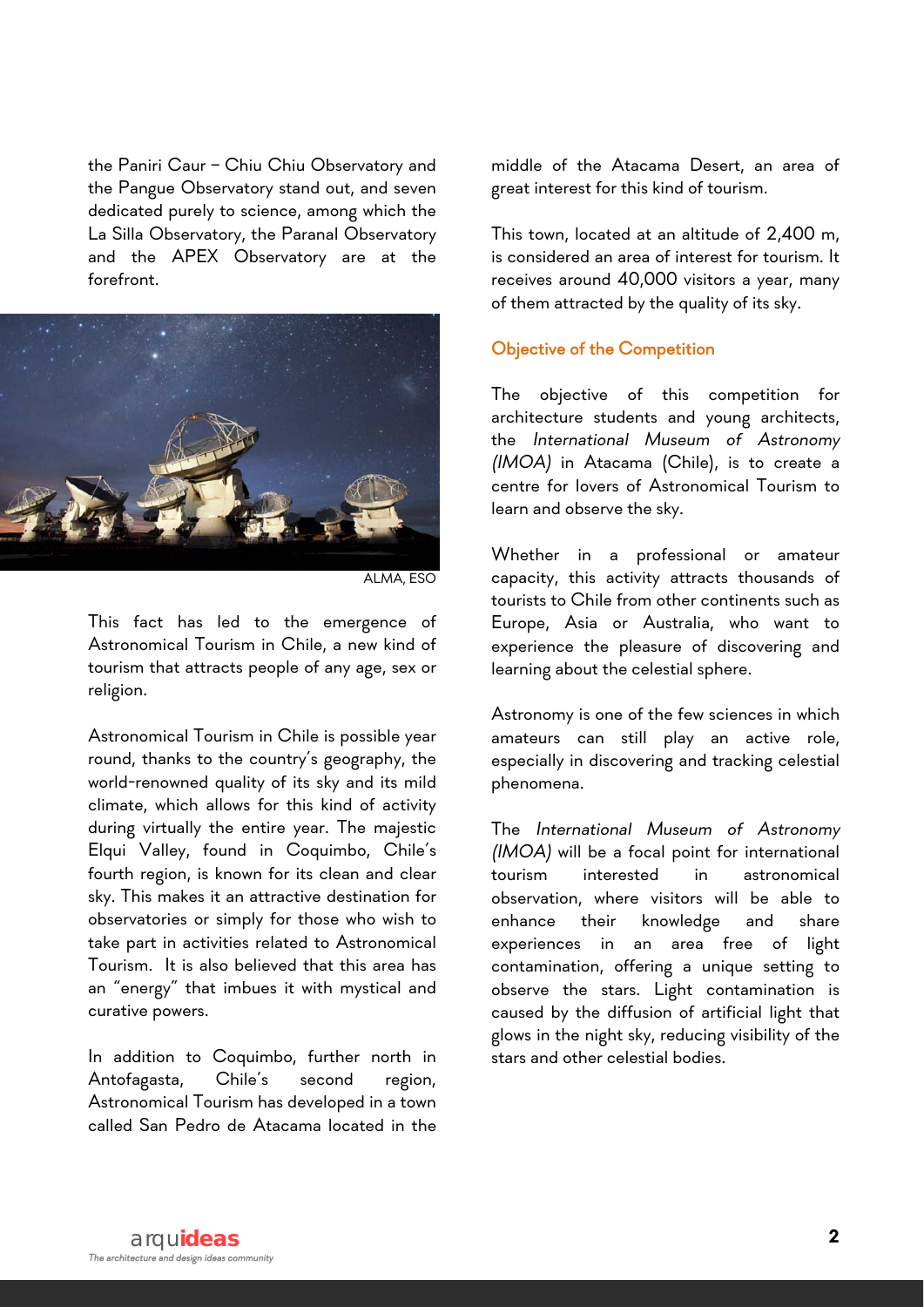

Atacama Desert

The *International Museum of Astronomy (IMOA)* will not be a traditional museum, which merely displays objects and provides information, but rather it will focus on transmitting the science of astronomy through all means available, particularly interactivity and experimentation.

The idea is to create a space that is open to public participation of all ages, a space that excites and inspires, a space that encourages perpetual curiosity.

#### Program of uses

The potential uses of the *International Museum of Astronomy (IMOA)* are quite broad, but they should always be focused on encouraging sharing knowledge about astronomy, research and observing the stars.

The project can be freely developed within the area indicated in the plans.

Each proposal can define the uses and dimensions deemed necessary for the projected number of tourists and the idea of the project.

Some suggested uses include:

- Exhibition halls
- Projection rooms
- Spaces for astronomical observation
- Information rooms
- **Planetarium**
- Specialized store
- Restaurant/Cafeteria
- Staging area for excursions
- **Parking**

These suggestions can be modified or omitted according to the ideas of each participant.

#### Location

The *International Museum of Astronomy (IMOA)* must be located east of San Pedro de Atacama, a small town of around 2,500 inhabitants located in Antofagasta, Chile's second region, along Route 27, at an altitude of about 2,500 m. This route leads to the Atacama Large Millimeter Array (ALMA), an international astronomical facility whose objective is to develop a telescope to study the Universe that will be unique in the world.

The project can be developed without restrictions in the area indicated as the area of activity. There are no pre-established criteria for how the land is to be occupied or regarding alignments, so each team or participant is free to develop their idea as they see fit.

### Call

This competition is open to international undergraduate and graduate students and recent graduate of architecture or related degrees, individually or in teams made up of a maximum of four members.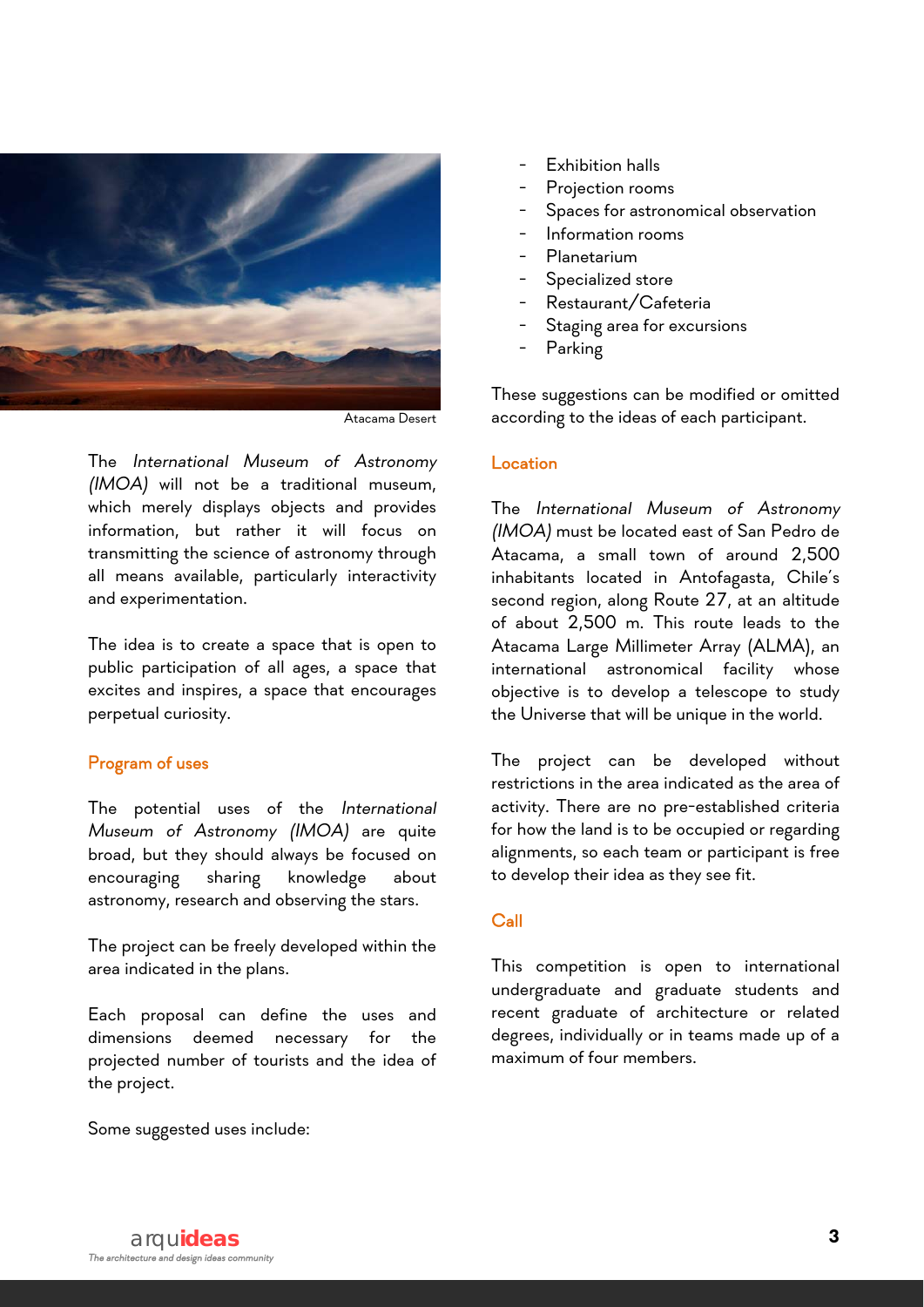Recent graduate means that person graduated within the 2 last years at the time of signing the registration in the contest.

Teams will pay a single registration fee, regardless of the number of team members.

Each participant can only present one proposal, whether as an individual or part of a team.

This competition is closed to any person who participated in the elaboration of the competition or who has dependent personal or professional ties to the organization.



Desert Landscape: Atacama Salt Lake

#### **Queries**

During the period indicated in the competition calendar that has been included in these Terms and Conditions, questions about this competition can be sent to competitions@arquideas.net.

Arquideas will respond to all of the questions posed during the established period and will publish answers to questions deemed to be of particular interest to all participants in order to improve the comprehension of the project and resolve doubts.

All the documentation needed to take part in the competition can be downloaded from the arquideas web site (www.arquideas.net) throughout the registration period.

#### Documents to be submitted

Each participating team will submit a single panel a din-A1 format in vertical disposition, where the ideas of the project take shape.

Each panel must have in the upper right corner the proposal identification code generated during the registration process. Any proposal that does not have a visible ID Code under the described conditions described shall be exempted from the selection process and annulled. (Example: IMOA 0000)

The documentation included on the panel is free and always focused on the better understanding of the proposal by the Jury. It is recommended to present the following documentation given below as a minimum documentation for the understanding of the project:

- Representative plans and elevations
- Characteristic section
- Perspectives or digital images
- Small explanatory report

All texts on the proposal must be in English or Spanish.

All the information sent out of the single din-A1 panel will not be evaluated by the jury.

Two files of the proposal must be submitted: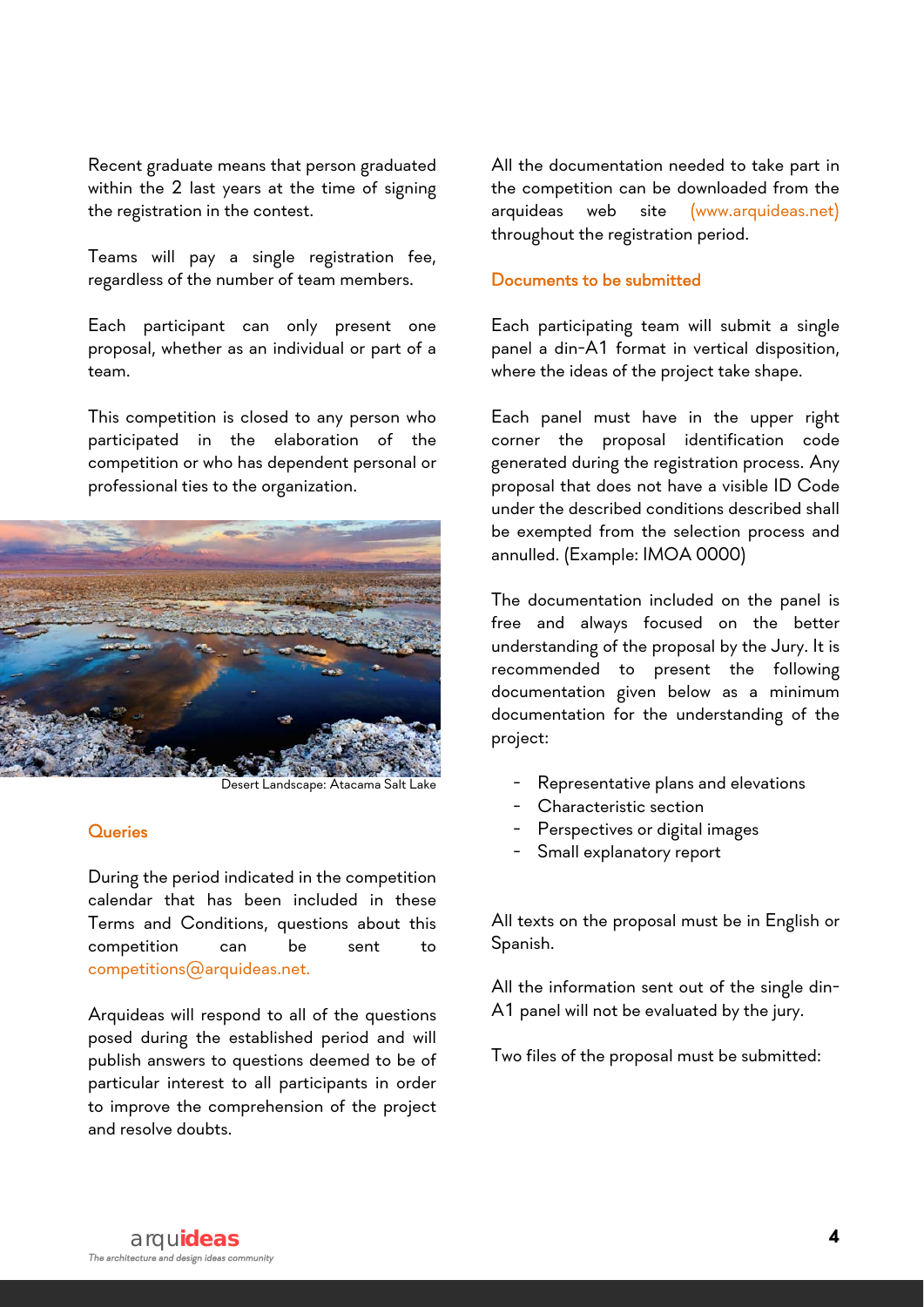

Adrian Welch Cazu Zegers Pola Mora María Langarita Viktor Nilsson Pierre Maccario Editor in Chief of e-architect.co.uk (United Kingdom) Architect at Cazu Zegers Arquitectura (Chile) Editor in Chief of Plataforma Arquitectura. (Chile) Emerging Architect Special Mention (Mies van der Rohe Awards 2013) (Spain) Arquideas community member, participants representative in the Jury (Sweeden) Arquideas community member, participants representative in the Jury (France)

- A \*.PDF file in a vertical din-A1 format (594x841 mm) with a maximum recommended size of about 5 Mb.
- A \*.JPG version of the proposal to be viewed in the website with a maximum recommended size of about 1500 px wide.

The proposals should be uploaded through the webpage (www.arquideas.net) before the deadline of the competition shown on these Terms & Conditions.

## Jury

The Jury of this contest will consist of the following members, whom you may consult their full CV in the website:

Cazú Zegers *Architect at Cazú Zegers Arquitectura* 

Adrian Welch *e-Architect Editor in Chief* 

Pola Mora *Plataforma Arquitectura Editor in Chief*  María Langarita *Project Professor at ETSA de Madrid y EPSA de Alicante* 

Viktor Nilsson *IGC Brussels Competition winner* 

Pierre Maccario *IGC Brussels Competition winner* 

#### Criteria used to evaluate the proposals

The submitted projects will be evaluated by the Jury with the following considerations:

- The quality of the architectural proposal
- -The ability to clearly express the project concept
- The project location selection
- -The relationship between the proposal and the landscape
- Solutions provided for the proposed uses
- Sustainability and energy usage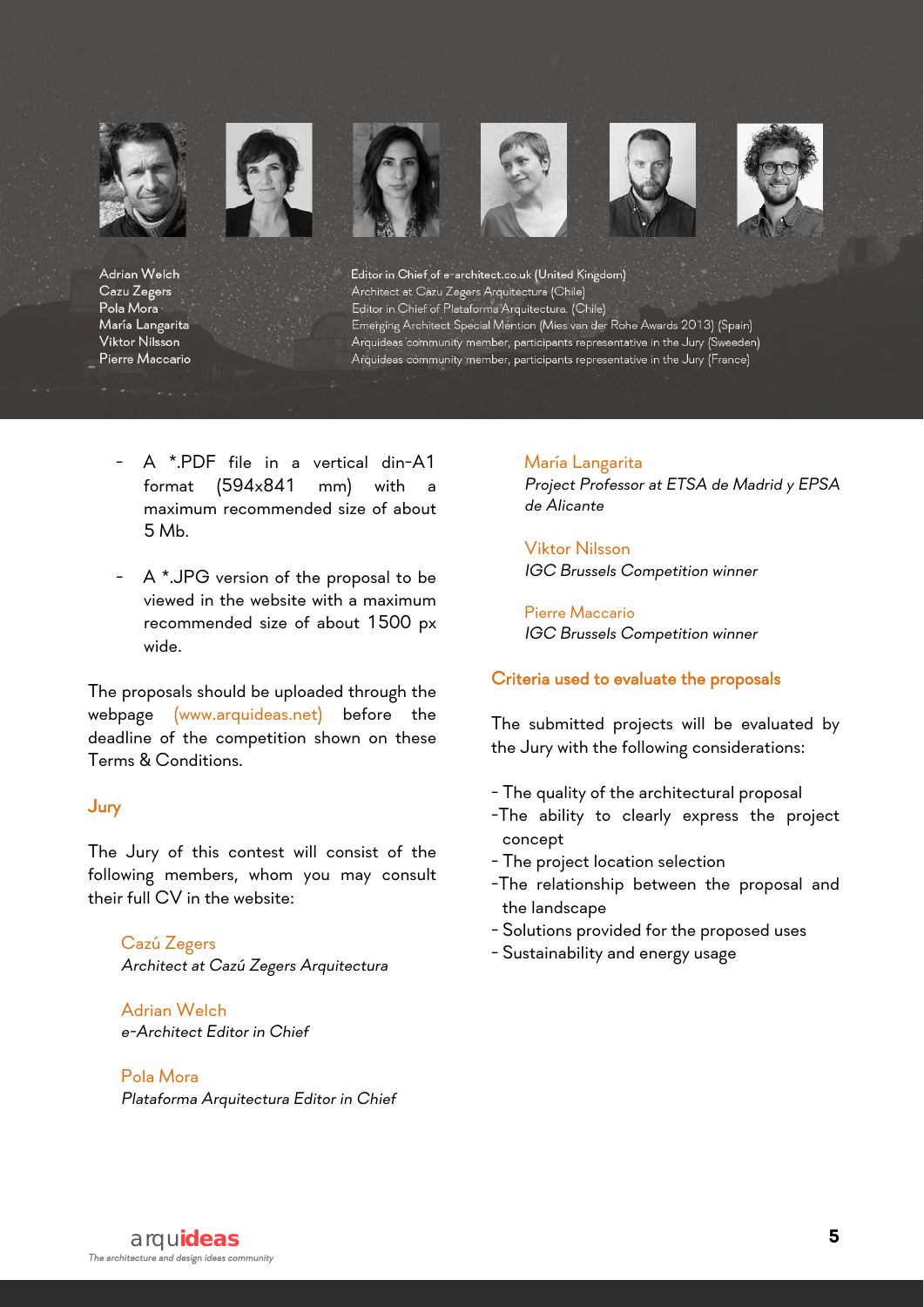### Prizes

The following prizes will be awarded to proposals that best meet the purpose of the competition:

# 1st Prize:

3.750 Euros + Interview in Plataforma Arquitectura + Publication in Plataforma Arquitectura + Publication in WA Wettbewerbe Aktuell and Ottagono magazines + 1 year free subscription to WA Wettbewerbe Aktuell, Paisea and Ottagono (digital) magazines.

The winner or person that represents the winner team will take part of the Jury in the next academic competition.

# 2nd Prize:

1.500 Euros + Publication in Plataforma Arquitectura + Publication in WA Wettbewerbe Aktuell and Ottagono magazines + 1 year free subscription to WA Wettbewerbe Aktuell, Paisea and Ottagono (digital) magazines.

# 3rd Prize:

625 Euros + Publication in Plataforma Arquitectura + Publication in WA Wettbewerbe Aktuell and Ottagono magazines + 1 year free subscription to WA Wettbewerbe Aktuell, Paisea and Ottagono (digital) magazines.

Up to 5 honorable mentions will be given to the most interesting proposals in terms of architectural quality, and which have not

received any of the first three prizes, and will be awarded with:

Publication in WA Wettbewerbe Aktuell magazine.

The final decision of the publication of the projects will be of the publishers, depending on the quality of the proposals.

### Arquideas Special Prize:

The Arquideas Special Prize will be given, awarded with 500 euros, to the proposal with more votes from *Arquideas Community* users, among winners, honorable mentions and the finalist projects.

An Arquideas supporting document will be sent to all the proposals that have received any of the mentioned awards.

Taxes will be withheld on cash prizes in accordance with current regulations.



Desert Landscape: Miscanti Lagoon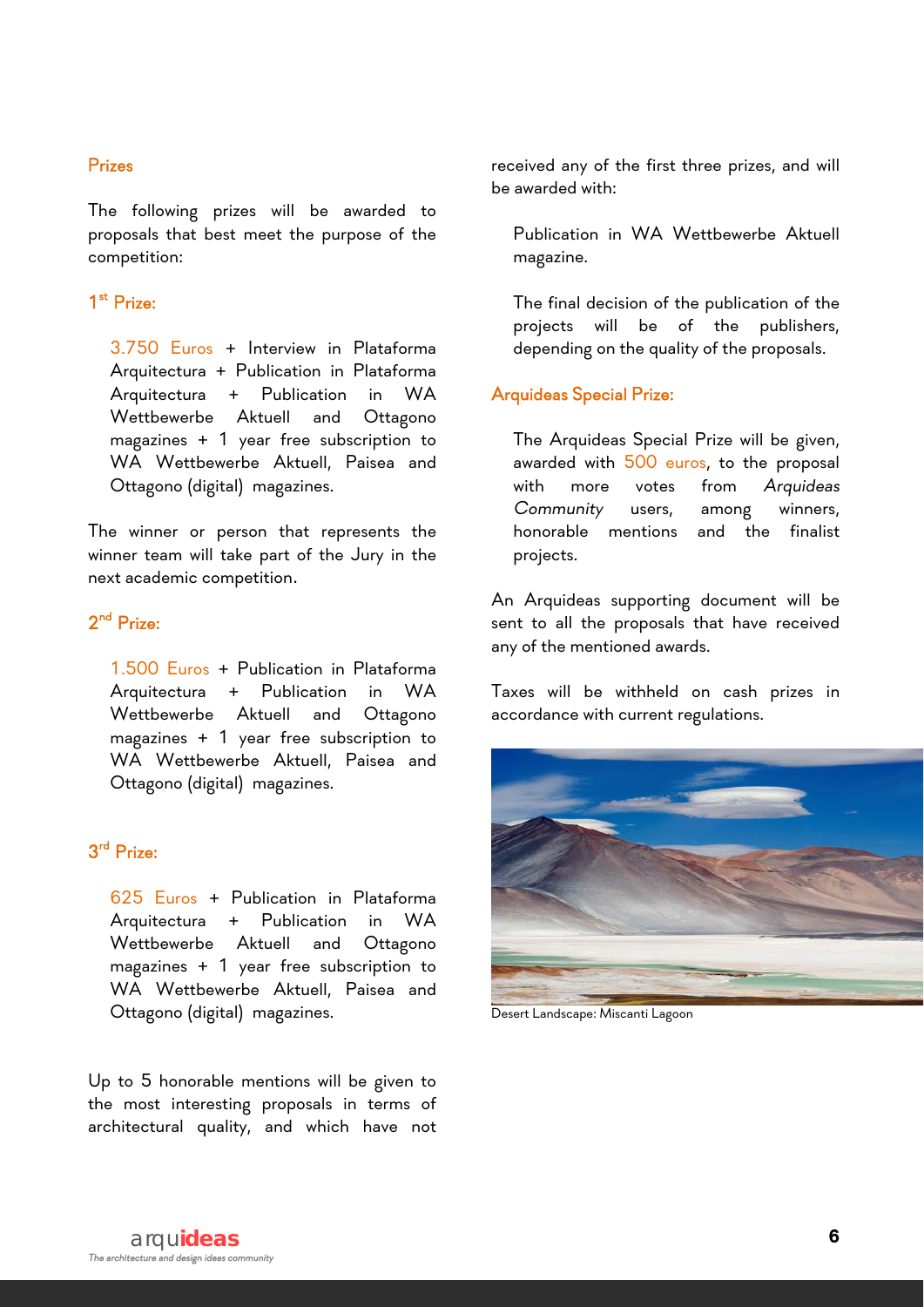# **IMOA** Calendar

 $\begin{array}{c} 8 \\ 15 \\ 22 \\ 29 \end{array}$  $\begin{array}{c} 7 \\ 14 \\ 21 \\ 28 \end{array}$  $\frac{13}{20}$  $\frac{12}{19}$ <br>26

**December** 

**March** 

|    |    | <b>November</b>         |    |    |                |               |                |              |  | <b>October</b> |    |    |                |    |    |                       |
|----|----|-------------------------|----|----|----------------|---------------|----------------|--------------|--|----------------|----|----|----------------|----|----|-----------------------|
| M  | s  | $\overline{\mathbf{s}}$ | F  |    | W              |               | M              | $\mathbf{s}$ |  | $\mathbf{s}$   | E  |    | W              |    | M  | S                     |
|    |    | $\overline{2}$          |    |    |                |               |                |              |  | 5              | 4  | 3  | $\overline{2}$ |    |    |                       |
|    | 8  | g                       | 8  |    | П              | $\frac{1}{2}$ |                | 3            |  | 12             | 11 | 10 | $\mathbf{g}$   | 8  |    | 6                     |
| 16 | 15 | 16 <sub>1</sub>         | 15 | 14 | 13             | 12            | 11             | 10           |  | 19             | 18 | 17 | 16             | 15 | 14 | 13                    |
| 23 | 22 | 23                      | 22 | 21 | 20             | 1.9           | 18             | 17           |  | 26             | 25 | 24 | 23             | 22 | 21 | 20                    |
| 30 | 29 | 30                      | 29 | 28 | 27             | 26            | 25             | 24           |  |                |    | 31 | 30             | 29 | 28 | 27                    |
|    |    |                         |    |    |                |               |                |              |  |                |    |    |                |    |    |                       |
|    |    |                         |    |    |                |               |                |              |  |                |    |    |                |    |    |                       |
|    |    |                         |    |    | February       |               |                |              |  |                |    |    | <b>January</b> |    |    |                       |
| M  | s  | S                       | F  |    | W              |               | м              | S            |  | S              | F  |    | W              |    | M  |                       |
|    |    |                         |    |    |                |               |                |              |  | $\overline{4}$ | 3  |    |                |    |    |                       |
| 3  | G  | 8                       |    | 6  | 5 <sub>1</sub> |               | $\overline{3}$ | $\Omega$     |  | 11             | 10 | g, | 8              |    | 6  |                       |
| 10 | 9  | 15                      | 14 | 13 | 12             | $-1 - 1$      | 10             | 9            |  | 18             | 17 | ៲ឩ | 15             | 14 | 13 | S<br>$\sqrt{2}$<br>12 |
| 17 | 16 | 22                      | 21 | 20 | 19             | 18            | 17             | 16           |  | 25             | 24 | 23 | 22             | 21 | 20 | 19                    |
| 24 | 23 |                         | 28 | 27 | 26             | 25            | 24             | 23           |  |                | 31 | 30 | 29             | 28 | 27 | 26                    |

October 14, 2013 November 29, 2013 January 16, 2014 January 31, 2014 February 28, 2014

Early registration period opens

l

Early registration deadline<br>Regular registration period deadline

Deadline for submission of proposals

Publication on the web of the Jury results

# Calendar

l

October 14, 2013 Early registration period opens Consultation period opens

November 29, 2013 Early registration deadline

November 30, 2013 Regular registration period opens

January 16, 2014 Regular registration period deadline

January 23, 2014 Deadline for consultations

January 31, 2014 Deadline for submission of proposals

February 28, 2014 Publication on the web of the Jury results Virtual exhibition

# **Registration**

The registration period falls between October 14, 2013 and January 16, 2014.

**Early registration** *(from Octobre 14, 2013 to November 29, 2013)* 

 $50 \, \epsilon$  individual registration 75 € team registration (from 2 to 4 members)

Regular registration *(from November 30, 2013 to January 16, 2014)* 

75 € individual registration 100 € team registration (from 2 to 4 members)

# Registration fee payment

Registration will be done through the website and by one of the two ways described below.

- Pay-Pal:

Pay-Pal account: payments@arquideas.net

The registration is performed automatically. There are no extra fees for the use of this service.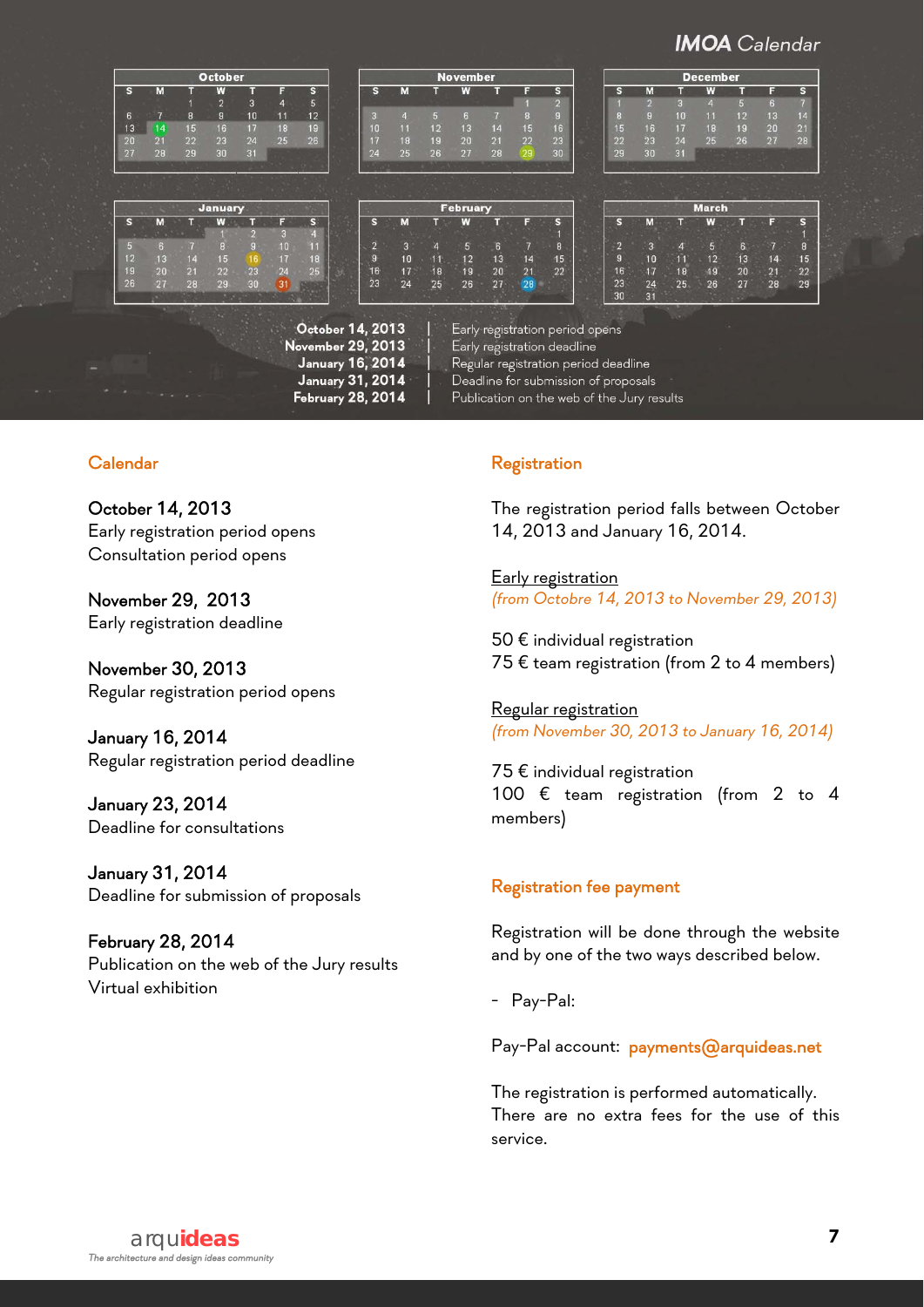## - Bank transfer:

It is considered that a registration is done correctly and on time, so that the transfer is received before the registration end date specified in the schedule of these terms and conditions.

Any possible commission applied by the issuing bank shall be borne by the participant.

### Beneficiary:

Arquideas Gestión de Concursos SL Bank:

# Caja de Arquitectos

Account number:

3183 3800 3300 0082 8949 IBAN:

ES40 3183 3800 3300 0082 8949

BIC/SWIFT:

## **CASDESBB**

#### Item:

ID code (Provided during the registration process) Example: IMOA 0000

It is very important to introduce the ID code in the payment reference in order of a correct trace between the bank transfer and the registered participant/team.

#### Exhibition and publication

All of the proposals presented by participants will be part of a virtual exhibition on our web site www.arquideas.net, with a special focus on the top three Prizes, the Honorary Mentions, the Finalists and the Arquideas Special Prize.

The prize winning proposals will be disseminated, with some of the top three prizes and honorary mentions featured in the collaborating publication.



Desert Landscape: San Pedro de Atacama

#### Property rights

All of the documentation presented in the competition will become part of the Arquideas archive, which reserves the right to promote and publish the presented proposals.

Therefore, participation in the competition includes the concession of all rights of dissemination of the presented work to Arquideas Gestión de Concursos SL.

The material presented can be published in virtual galleries on the Arquideas website, as well as on websites of collaborating publishing houses.

If necessary, Arquideas reserves the right to adapt the content of presented proposals to ensure their correct publication, without modifying the plans in any way.

#### Other notes

Arquideas reserves the right to modify the competition deadlines if necessary due to circumstances beyond the control of the company holding the competition, in order to make sure that the competition is correctly run. These changes will be duly communicated via our website.